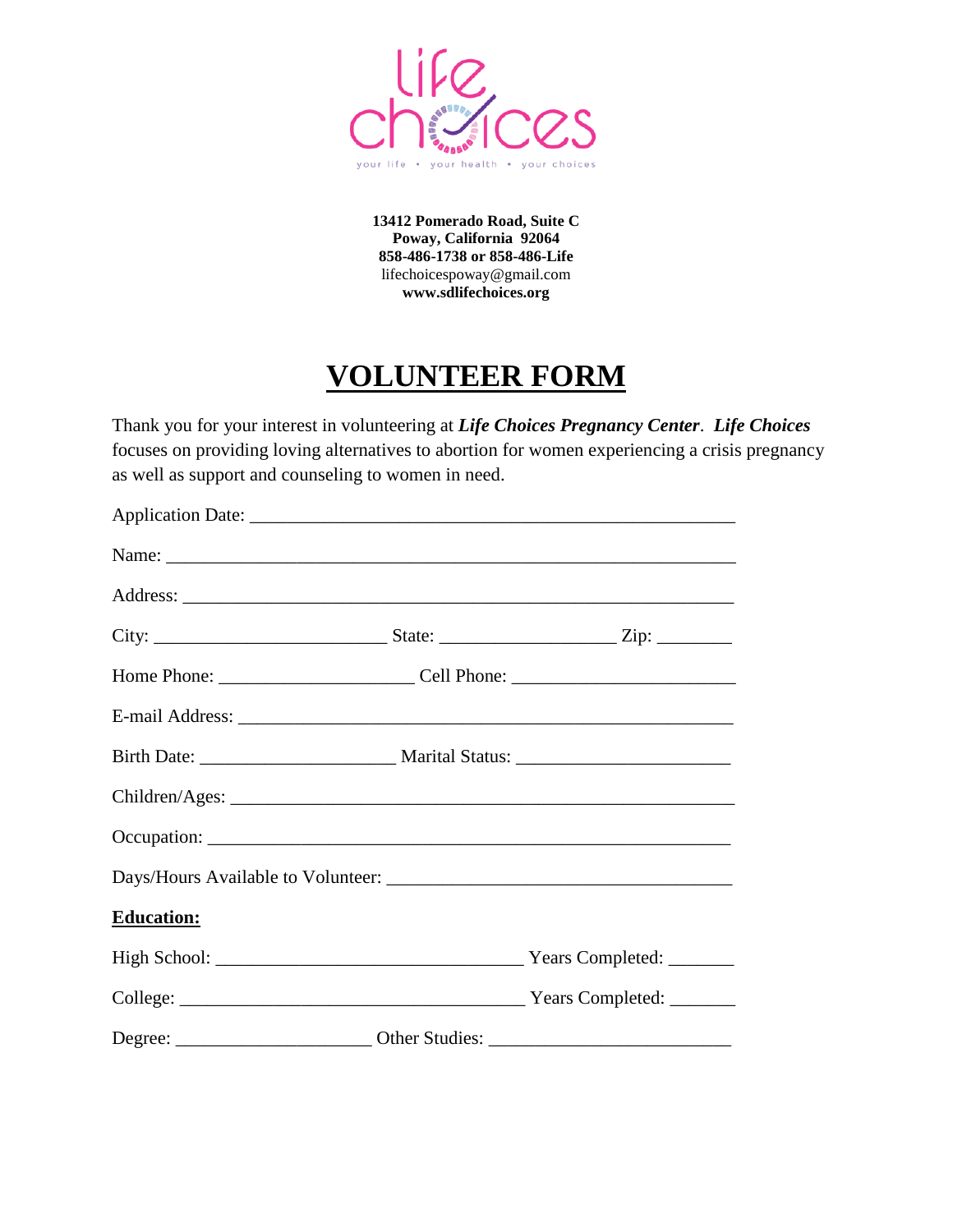## **General Information:**

How did you hear about *Life Choices*?

Why are you interested in volunteering at *Life Choices*?

|                     |  | Do you have any prior experience or training working with women in crisis pregnancies at other |
|---------------------|--|------------------------------------------------------------------------------------------------|
| centers? $Yes \tNo$ |  |                                                                                                |

Where and When?

| women in crisis pregnancies? $\Box$ Yes $\Box$ No | Have you ever been involved in ministries or organizations that would help in ministering to |                    |
|---------------------------------------------------|----------------------------------------------------------------------------------------------|--------------------|
|                                                   | Do you consider yourself Pro-Life or Pro-Choice?     Pro-Life     Pro-Choice                 |                    |
| following:                                        | Under what circumstances would you consider abortion as an alternative? Please check the     |                    |
| Never                                             | In Cases of Rape                                                                             | In Cases of Incest |

In Cases of Severe Psychological Stress In Cases of Young Age

Please feel free to expand on the above issues: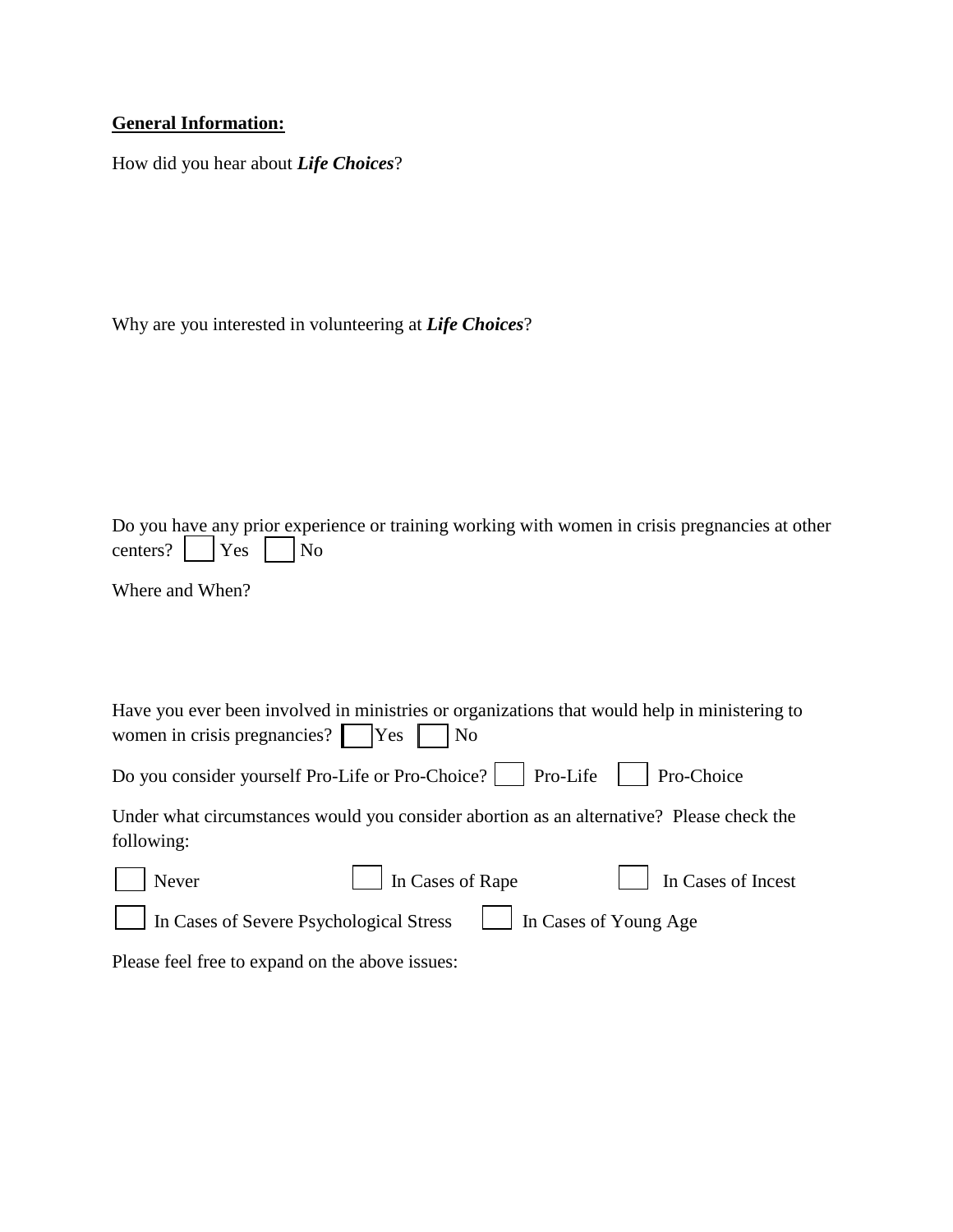| Have you ever had an abortion or experienced an unplanned pregnancy? $ $   Yes     No                                                   |
|-----------------------------------------------------------------------------------------------------------------------------------------|
| If you had an abortion, have you ever received help or support from Post Abortion groups such<br>as Rachel's Hope? $\Box$ Yes $\Box$ No |
| How do you feel about abortion now?                                                                                                     |

 $\overline{\phantom{a}}$ 

 $\sim$  100  $\sim$ 

| Have you ever counseled a woman who was considering abortion? $\Box$ Yes $\Box$ No |  |  |
|------------------------------------------------------------------------------------|--|--|
| Please explain:                                                                    |  |  |

What are your feelings about adoption?

Are you currently seeking to adopt or know anyone who is?

When do you feel sexual intercourse is acceptable?